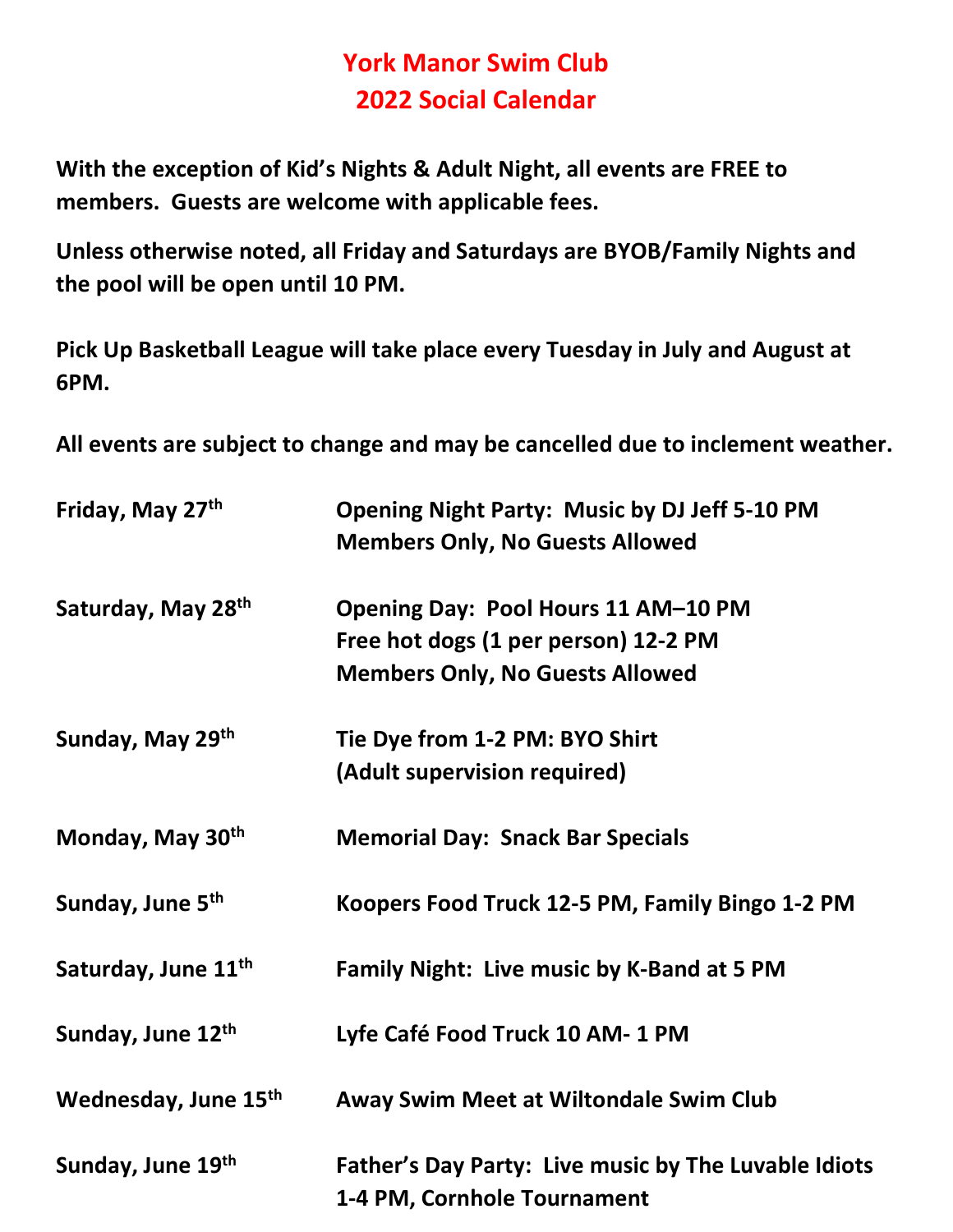| Monday, June 20 <sup>th</sup>   | Home Swim Meet vs. Pine Ridge<br>(Pool closes at 4 PM for set up)                            |
|---------------------------------|----------------------------------------------------------------------------------------------|
| Wednesday, June 22nd            | <b>Away Swim Meet at Woodcroft</b>                                                           |
| Saturday, June 25th             | Kids Night 6-10 PM with DJ Jeff<br>\$15 per person (pool closes at 5 PM for set up)          |
| Sunday, June 26 <sup>th</sup>   | Poolside Trivia with Charm City Trivia 6-9 PM                                                |
| Monday, June 27th               | <b>Home Swim Meet vs. Eagles Nest</b><br>(Pool closes at 4 PM for set up)                    |
| Wednesday, June 29th            | <b>Away Swim Meet at Valley</b>                                                              |
| Sunday, July 3rd                | <b>Family Bingo 1-2 PM</b>                                                                   |
| Monday, July 4th                | <b>Independence Day Celebration: Guests Welcome</b><br><b>Family Games beginning at 1 PM</b> |
| Wednesday, July 6 <sup>th</sup> | <b>Home Swim Meet vs. Stoneleigh</b><br>(Pool closes at 4 PM for set up)                     |
| Saturday, July 9th              | <b>Family Night: Live music by Bryan Miller 5-10 PM</b>                                      |
| Sunday, July 10th               | <b>Baby Pool Party 11 AM-12 PM</b>                                                           |
| Wednesday, July 13th            | Home Swim Meet vs. Campus Cabana<br>(Pool closes at 4 PM for set up)                         |
| Saturday, July 16 <sup>th</sup> | <b>Adult Night 6-10 PM</b><br>(Pool closes at 5:30 PM for set up)                            |
| Monday, July 18th               | <b>Away Swim meet at Hampton</b>                                                             |